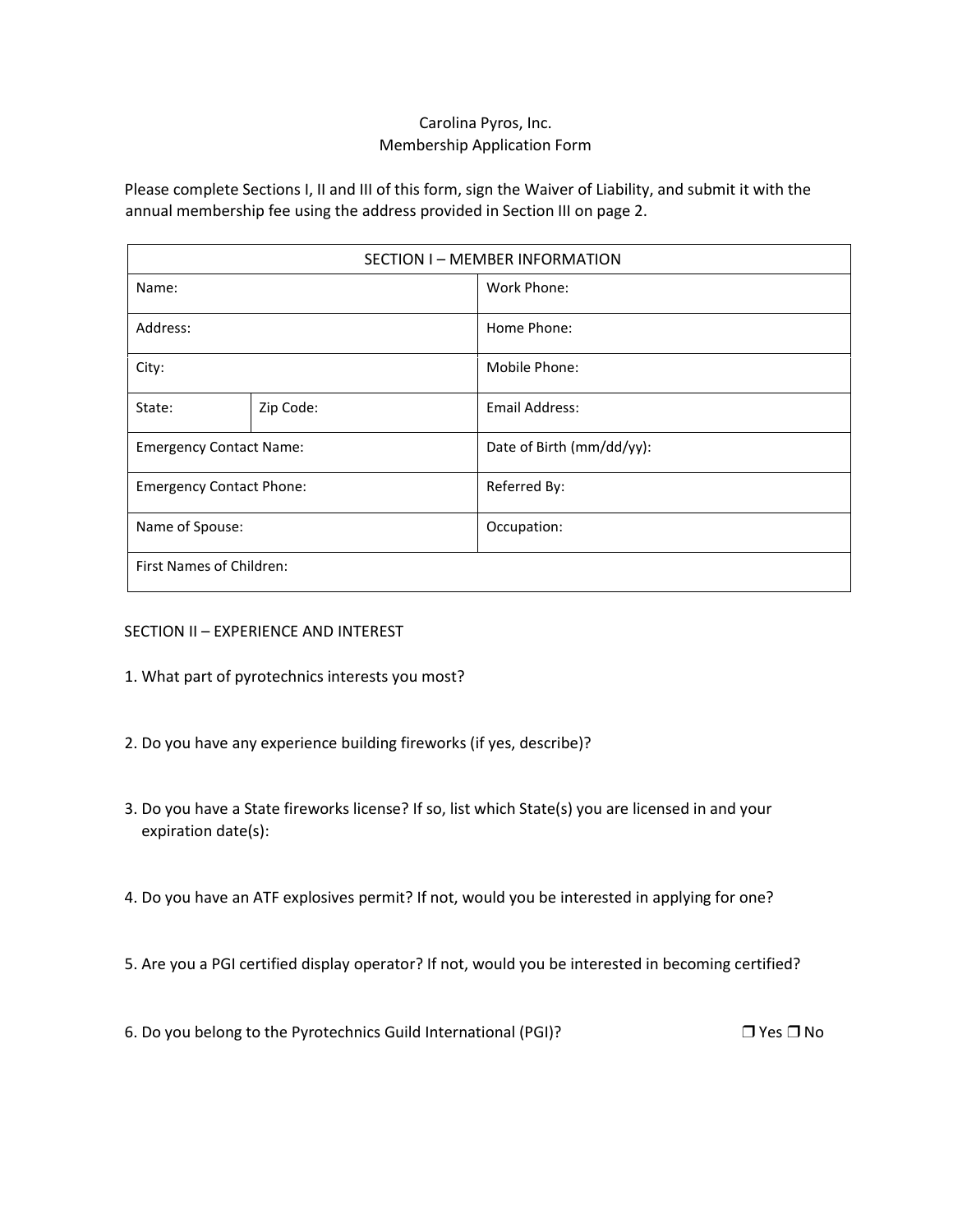| 7. Do you have experience shooting commercial fireworks in a public display? | $\Box$ Yes $\Box$ No |
|------------------------------------------------------------------------------|----------------------|
| 8. Do you have a Commercial Drivers License (CDL) with a HAZMAT endorsement? | $\Box$ Yes $\Box$ No |
| 9. Do you want to be on the club email list?                                 | $\Box$ Yes $\Box$ No |

SECTION III – PAYMENT

Carolina Pyros is a new club, and because we are new, there are many expenses we have to cover to get the club off the ground. The only way we can cover all of these expenses is to ask our members to contribute a little more to help us. Some clubs charge two to three times what CP charges for membership, and they already have the infrastructure they need to operate. We greatly appreciate your money and in-kind contributions.

Email or mail this completed membership application form along with a signed copy of the CP Waiver of Liability, Assumption of Risk, Indemnification and Hold Harmless agreement (on pages 3 and 4) and a recommended payment of \$75.00 or more to:

> Carolina Pyros C/O Tara Locklin Vaughan 3657 Caldwell Rd Newton, NC 28658

Email registration form t[o membership@carolinapyros.org](mailto:membership@carolinapyros.org) you can pay membership dues online via PayPal at https://www.paypal.me/carolinapyrosinc

If you have already paid your membership dues online using PayPal, please check here  $\Box$ 

For the Carolina Pyros Waiver of Liability, we need a signature for each member of your family that will attend CP events on the liability waiver. If you have questions regarding the club, membership, or this membership form, you can send email to [info@carolinapyros.org](mailto:info@carolinapyros.org)

Note that there is a \$20 shoot fee per family for most events. This fee is used to help the club defray costs for insurance, permits, portable toilets, and other miscellaneous event necessities.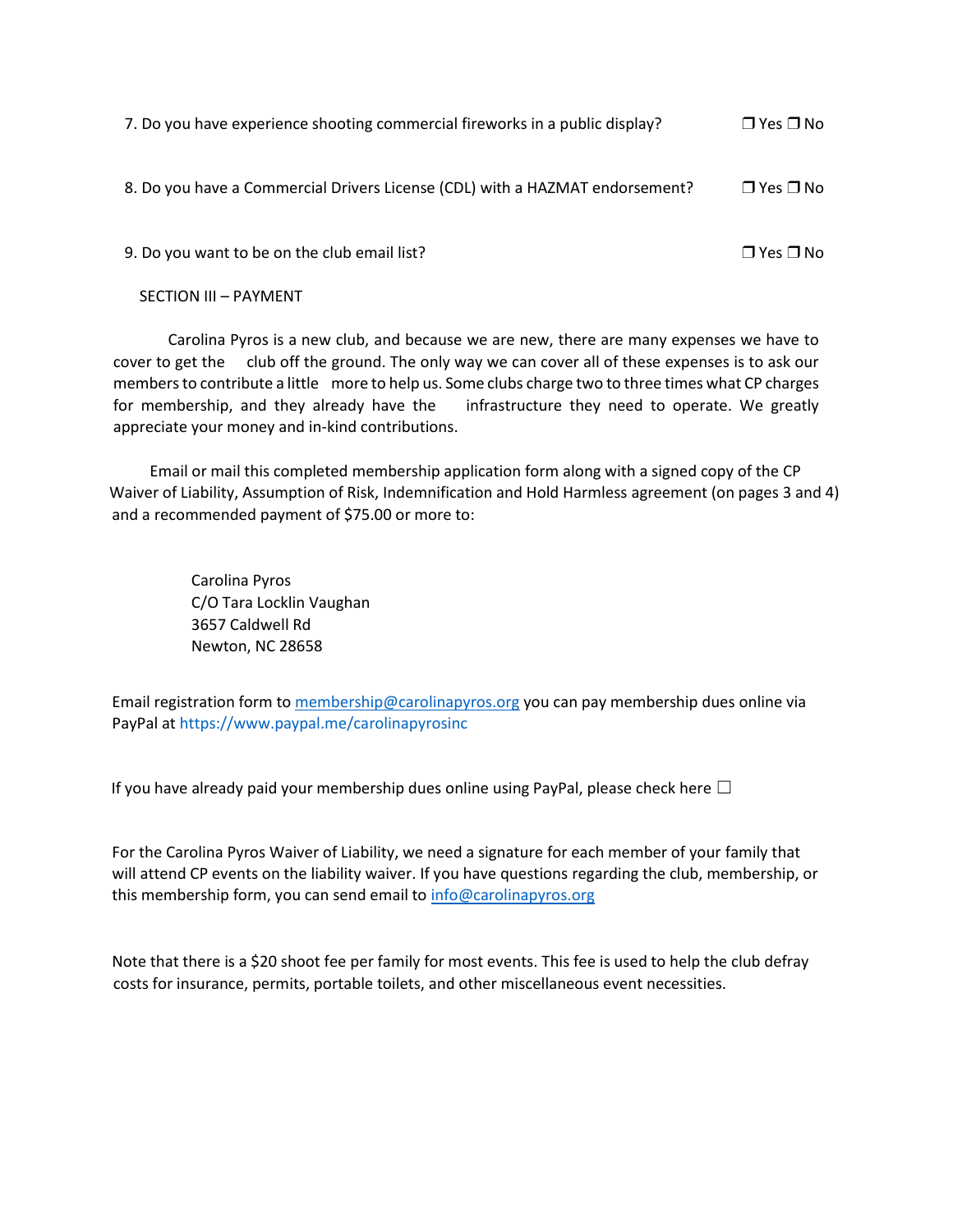## WAIVER OF LIABILITY, ASSUMPTION OF RISK, INDEMNIFICATION AND HOLD HARMLESS

The Registrant, Undersigned and Individuals listed hereby agree to waive any and all liability resulting from any accident, any negligence, any misuse, any type of participation either directly or indirectly with pyrotechnics or pyrotechnic related activities, with respect to the owner of the land on which pyrotechnics are to be used, demonstrated, manufactured, sold, bought, displayed or destroyed, Carolina Pyros, Inc.("CP"), its members, officers, staff, agents, employees, successors or licensees, any operator, any permit holder, any event vendor, or any instructor(s) of or for pyrotechnics use, public displays, demonstrations, training, manufacturing, competitions, sales or purchases of pyrotechnics or pyrotechnics related materials or any other pyrotechnic related event or activity. This waiver of liability goes to any intentional or negligent act that may be performed by the operator of a public display or a pyrotechnic demonstration, owner of the land in which the pyrotechnics or other pyrotechnic related materials are to be used, demonstrated, manufactured, sold, bought, displayed, or destroyed, CP, its members, officers, staff, agents, employees, guests, successors or licensees, permit holder(s), or instructor(s).

The Registrant, Undersigned and Individuals listed hereby agree to waive any and all liability of or for claims against: Carolina Pyros Inc. ("CP"), its members, officers, staff, agents, employees, volunteers, guests, successors or licensees, any operator, permit holder, any event vendor, or any instructor(s); resulting from accidents, negligence or misuse of a member's vehicles, property, or possessions, pyrotechnic related activities; from behavior or acts by pets, family members, children; from acts by guests invited by anyone with or without CP permission.

The registrant, undersigned and individuals listed further agree to abide by all safety rules and conduct guidelines of CP, the CP Bylaws, pyrotechnics and/or explosive laws and regulations of the state in which a CP event is held, and regulations of any other Authorities Having Jurisdiction. It is expressly understood that any violation, deviation, failure to obey or follow said rules, guidelines, or Bylaws adopted by the Executive Committee and or Board of Directors of CP ("Board") or any local, state, or federal laws or regulations by the registrant or undersigned is cause for the immediate suspension of event attendance or privileges, immediate revocation of membership, and immediate expulsion from the convention site, without any right to return, upon which said CP event activities are being held.

The registrant, undersigned and individuals listed state they are aware of the numerous federal, state, local laws, regulations and private rules and guidelines that control items sold or purchased during each event and specifically states that they will comply with the applicable laws, regulation, rules and guidelines. They also agree to abide by any and all laws, regulations, rules or guidelines that are enforced by federal, state, local or private Authorities Having Jurisdiction ("AHJ") with jurisdiction over the items purchased by them. The registrant, undersigned and individuals listed understand that failure to abide by the applicable laws, regulations, rules or guidelines could cause them to incur costs, to be punished by expulsion from CP, fined and/or incarcerated by the appropriate AHJ. They specifically state that they do not intend to use their purchase for manufacture of any banned hazardous materials as defined by 15 U.S.C. §  $1261(q)(1)$ .